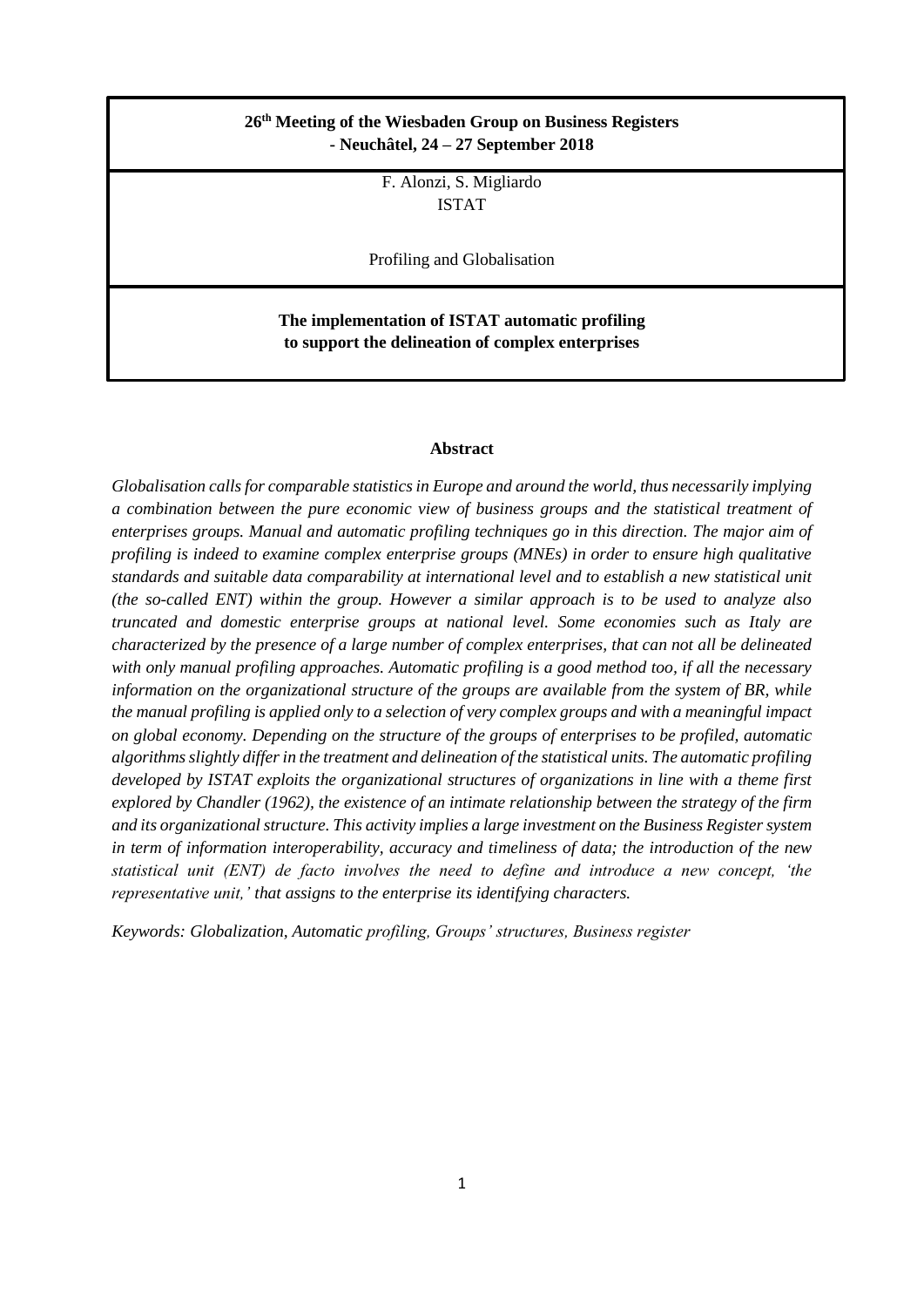### **1 Introduction**

Globalization calls for comparable statistics in Europe and around the world, thus necessarily implying a combination between the pure economic view of business groups and the statistical treatment of enterprises groups. Manual and automatic profiling techniques go in this direction. The major aim of profiling is indeed to examine complex enterprise groups (MNEs) in order to ensure high qualitative standards and suitable data comparability at international level and to establish a new statistical unit (the so-called ENT) within the group. However, a similar approach is to be used to analyse also truncated and domestic enterprise groups at national level. Some economies such as Italy are characterized by the presence of a large number of complex enterprises, that can not all be delineated with only manual profiling approaches. Automatic profiling is a good method too, if all the necessary information on the organizational structure of the groups are available from the system of Business Registers (BR), while the manual profiling is applied only to a selection of very complex groups and with a meaningful impact on global economy. Depending on the structure of the groups of enterprises to be profiled, automatic algorithms slightly differ in the treatment and delineation of the statistical units. In such a way, the groups' morphology, in an economic perspective, is the base for the statistical interpretation of the phenomenon, since it implies distinguishing the groups with a 'mainly vertical structure' and the groups with 'predominantly horizontal structure' from the groups with a matrix structure, articulated both horizontally and vertically. In this case, for particularly complex groups, there is the need to automatically identify, where possible, the existence of sub-groups able of representing autonomous enterprises. Profiling is also aimed at the identification of substantial dependence among legal units belonging to the same group, thus looking for ancillary and integrated units. The automatic profiling developed by ISTAT exploits the organizational structures of organizations in line with a theme first explored by Chandler (1962), the existence of an intimate relationship between the strategy of the firm and its organizational structure. This activity implies a large investment on the Business Register system in terms of information interoperability, accuracy and timeliness of data; the introduction of the new statistical unit (ENT) de facto involves the need to define and introduce a new concept, 'the representative unit,' that assigns to the enterprise some of its characters and main BR variables. This paper is organised as follows. Paragraph 2 offers an overview on the legal, economic and statistical framework on complex enterprises with the aim of providing the reader with a reference background on the phenomenon. The third paragraph describes the methodology, developed by ISTAT, to automatically delineate the new statistical units. In the fourth paragraph, the strategy adopted by ISTAT to automatically identify the representative unit of each ENT is presented. Finally, some conclusive remarks are offered in paragraph 5.

### **2 What complex enterprises are: legal, economic and statistical framework**

Business groups play significant economic roles in many countries (Cheong et al., 2010). In particular, as properly stressed by Colli and Colpan (2016), they have been the dominant form of large enterprise in many emerging markets (Colpan et al., 2010; Khanna and Palepu, 2010), but they are also important players in a number of developed markets as well (Colpan and Hikino, 2016; Shiba and Shimotani, 1997). In Italy business groups are a permanent feature of the corporate landscape in almost every sector (Colli et al., 2015).

Yiu et al. (2005) have defined a business group as a collection of legally independent firms that are bound by economic (such as ownership, financial, and commercial) and social (such as family, kinship, and friendship) ties. More recently, Colpan et al. (2010), have described business groups as "clusters of coordinate activities carried out by interlinked but legally independent enterprises". The phenomenon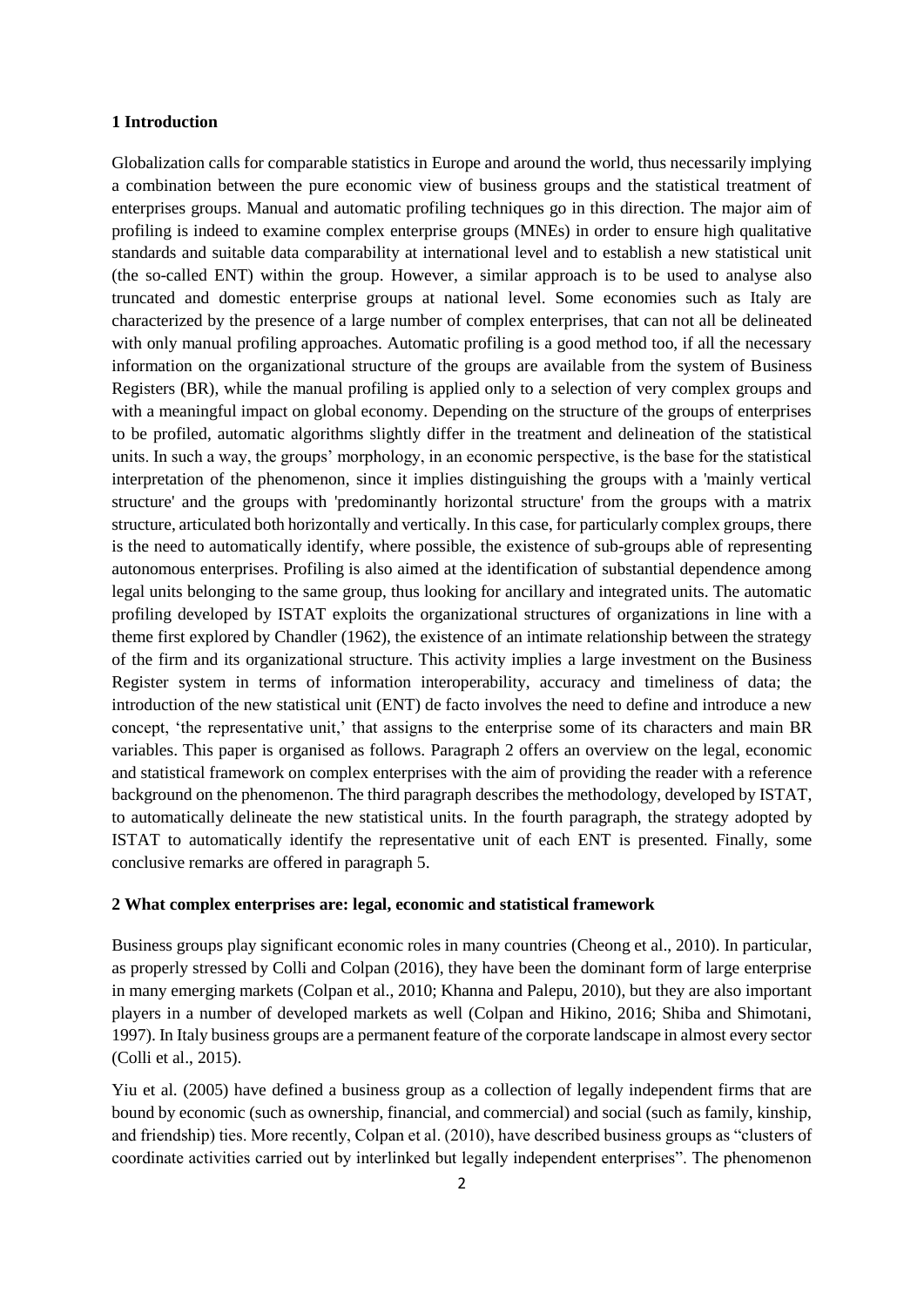is associated with the recognition that business groups exist in many countries with some variations (Cheong et al., 2010). In effect, business groups have recently emerged as a distinct theme in the economic literature (Cuervo-Cazurra, 2006) which is however frequently guided by the legal framework. In effect, both economic and juridical studies have identified the key elements of the "group" as an organizational structure: the presence of a plurality of legal entities and the control of such entities by a sole entity (Di Carlo, 2009). However, while the economic literature tries to define the "business group" (*gruppo di aziende*), the legal framework only refers to the "group of enterprises" (*gruppo di società*).

Indeed, from an economic perspective, various definitions of what a business group is have been provided. One of the most complete has been offered by Granovetter (1994) according to whom business groups are collections of firms bound together in some formal and/or informal ways. Other definitions have proposed interesting narrower views of such phenomenon. For instance, business groups are networks that exhibit unrelated diversification under common ownership (Cuervo-Cazurra, 2006) or gatherings of formally independent firms under single common administrative and financial control (Chang and Hong, 2002). In such a way, the business group is considered as a single economic entity (Di Carlo, 2014).

From a statistical point of view, the business group is known as "Enterprise Group" and recognized as a statistical unit from the Council Regulation (EEC) No 696/93 on Statistical Units. The Enterprise Group is "an association of enterprises bound together by legal and/or financial links. A group of enterprises can have more than one decision-making centre, especially for policy on production, sales and profits. It may centralise certain aspects of financial management and taxation. It constitutes an economic entity which is empowered to make choices, particularly concerning the unit it comprises".

Globalization, which has an economic nature, calls for comparable statistics in Europe and around the world, thus necessary implying a combination between the pure economic view of business groups and the statistical treatment of enterprises groups. Profiling technique goes in this direction.

According to the Business Register Recommendations Manual (edition 2010), profiling is "a method to analyse the legal, operational and accounting structure of an enterprise group at national and world level, in order to establish the statistical units within that group, their links, and the most efficient structures for the collection of statistical data". Profiling activity guarantees that all related statistical units are delineated at the same time, above all the enterprise defined in the Statistical Units Regulation as "the smallest combination of legal units that is an organisational unit producing goods or services which benefits from a certain degree of autonomy in decision-making, especially for the allocation of its current resources. An enterprise carries out one or more activities at one or more locations". In effect, the way the enterprise groups organise their production is the best approach to correctly define the enterprise.

The major aim of profiling is to examine large and complex enterprise groups  $(MNEs<sup>1</sup>)$  in order to ensure high qualitative standards and suitable data comparability at international level. However, a similar approach is to be used to analyse national enterprise groups and even small and medium sized. Generally, for reasons of resource constraints, these groups are recommended to be profiled through algorithms; this method is called "automatic profiling".

Depending on the structure of the groups of enterprises to be profiled, such algorithms slightly differ in the treatment and delineation of the statistical units. In such a way, the groups' morphology, in an economic perspective, is the base for the statistical interpretation of the phenomenon. Profiling is also

-

<sup>&</sup>lt;sup>1</sup> MNEs have been defined by Dunning (1977) as companies which undertake productive activities outside the country in which they are incorporated.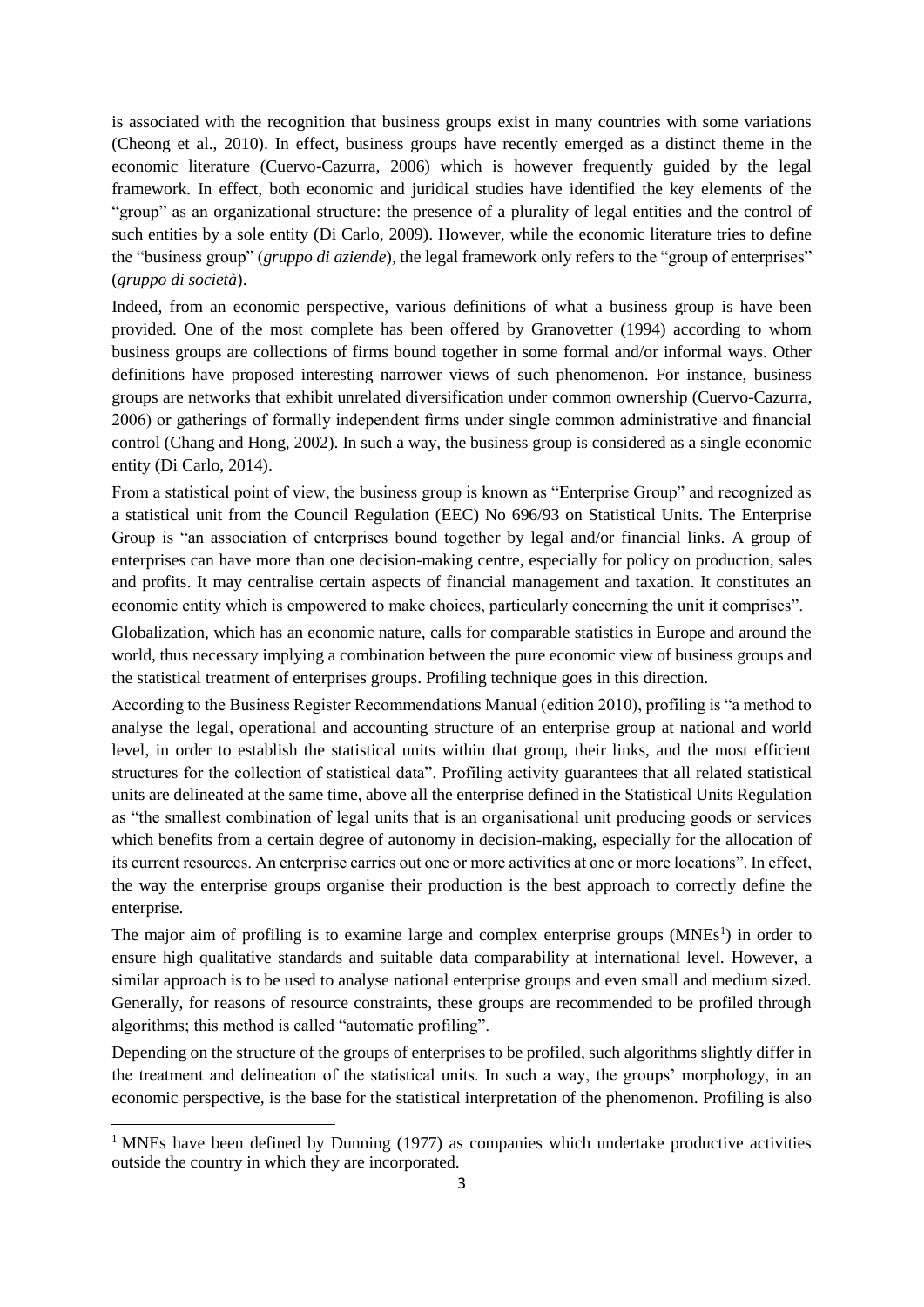aimed at the identification of substantial dependence among legal units belonging to the same group, thus looking for ancillary and integrated units. To reach such an objective, automatic profiling developed by ISTAT to delineate the Enterprise by linking together not autonomous resident legal units belonging to the same group, exploits the organizational structures of organizations in line with a theme first explored by Chandler (1962), the existence of an intimate relationship between the strategy of the firm and its organizational structure.

The literature and the economic management theory have identified various types of business groups even if vigorous academic discourse about this organizational form is ongoing (Khanna and Palepu, 2000); for example, as noted by Yiu et al. (2005), recent studies have traced the evolution of business groups in regard to pattern of diversification and organizational structure over time (Kim et al., 2004; Kock and Guillén, 2001). This paper takes into consideration: the structure (simple, complex and chain structures) and the degree of integration between the legal units (horizontal, vertical and diversified structures).

With regards to the first feature, groups with a simple structure are characterized by investments which are all directly held by a parent company or a physical person; if they are formed by a relevant number of legal units, they are usually represented as a star or a comb. In particular, the comb type structure is common in mono-activity groups with an easy management structure where one of the unit, usually the holding, provides operational directions. Groups with a complex structure also contain indirectly links between the legal units; such groups are commonly identified by the presence of sub-holdings which create proper sub-groups. Generally, such structure describes the segments in which the group operates in terms of regions or economic activities; thus, they are suitable for multi-activity groups. Finally, groups with a chain structure consist of reciprocal relationships which may be both direct or indirect. A special attention is usually paid for those organizational structures arranged as pyramids, in which an individual or a family controls a firm, which in turn controls another firm, which could itself control another firm, etc (Bena and Ortiz-Molina, 2013).

The analysis on the degree of integration between the legal units allows for a distinction between vertical, horizontal and diversified business groups. In vertical structured groups (or almost-vertical ones) different legal units run different phases of the production path so they may expand into diverse activities, known as upstream or downstream activities. In line with the well-known works by Coase (1960) and Williamsons (1975) vertical integration can help companies to reduce costs and improve efficiencies by decreasing the so-called transactional costs. From this perspective, business groups have typically been viewed through a transaction cost economics perspective where they are perceived as responses to inefficiencies in the market (Yiu et al., 2005).

On the contrary, horizontal integrated groups denote collections of firms operating the same or similar economic activities; horizontal integration offers several advantages, including favourable economies of scale, economies or scope, increased market power and reduction in the costs associated with international trade by operating in foreign markets. In such a way, business groups exist to scale down internal management costs associated with a single, large enterprise (Zhang et al., 2016).

Finally, diversified or matrix structures combine horizontally and vertically configurations in order to answer more effectively and timely to environmental changes. More specifically, diversified business groups are defined as an organizational form characterized by diversification across a wide range of businesses, partial financial interlocks among them, and, in many cases, familial control; diversified business groups dominate private-sector industrial and service activity in many of the world's economies (Ghemawat and Khanna, 1998).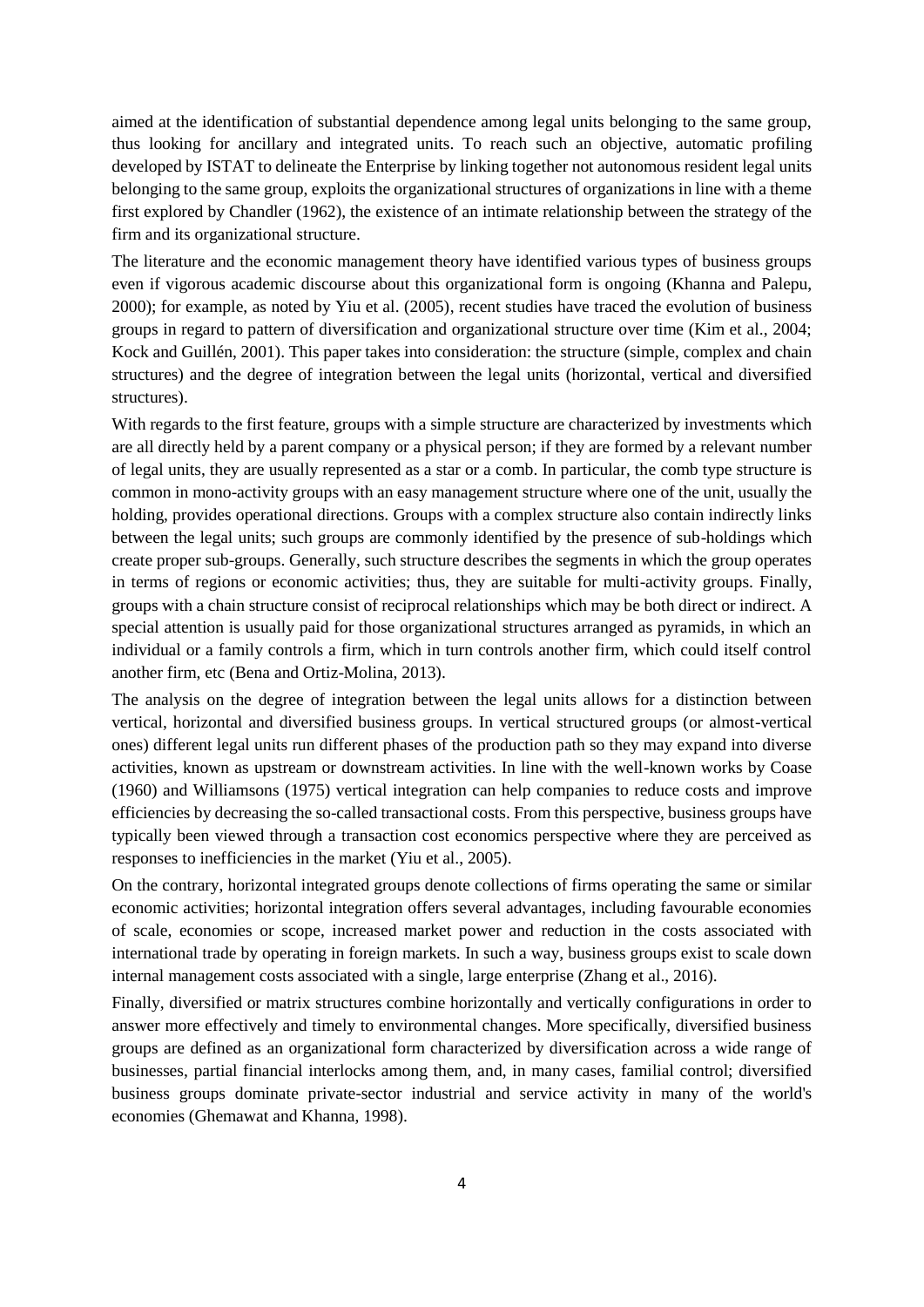Figure 1 presents the distribution of Italian Enterprise Groups by type of structure: horizontal, vertical and matrix.



*Figure 1: Italian SBS Groups by structure (RY 2016)*

*Source: Italian BR of Enterprises Groups (ISTAT)*

1

## **3 Automatic profiling: developing the algorithm for the delineation of complex enterprises**

ISTAT annually produces, since 2005, data on Enterprise Groups (EGs) in accordance with the European Regulation 177/2008 on Business Registers and the operational criteria defined by the Recommendation Manual on Business Registers. The Italian Business Register on EGs reconstructs the Enterprise Groups defined as "an association of enterprises bound together by legal and/or financial links […]". The Italian Business Register of EGs is build up by integrating different administrative and statistical sources, such as the results of the Inward FATS Survey and the foreign relationships of control derived from EGR (Eurogroups Register).

Such a register is the starting point for the establishment of a new statistical unit (the so-called ENT) within the group in order to correctly satisfy the Council Regulation (EEC) No 696/93 on Statistical Units. The methodology of automatic profiling, implemented by ISTAT, aims at automatically identifying the ENTs as sets of resident legal units under joint control. This method is build up on an integrated base of micro-data which link together different national data sources. The Italian Business Register of EGs is the core one; in addition, the following are used: (1) the Italian BR of Enterprises, (2) the statistical register Frame  $SBS<sup>2</sup>$  which provides the main economic aggregates, and better the key

<sup>&</sup>lt;sup>2</sup> Since 2012, ISTAT has been compliant with SBS regulation by developing a new statistical register, called Frame SBS, for the annual production of profit-and-loss accounts of small and medium enterprises (SMEs); such a register massively uses firm-level admin and fiscal data as primary sources of information to estimate key SBS, while sample data on SMEs are used for estimating those items which are not available in the admin archives (Luzi and Monducci, 2016).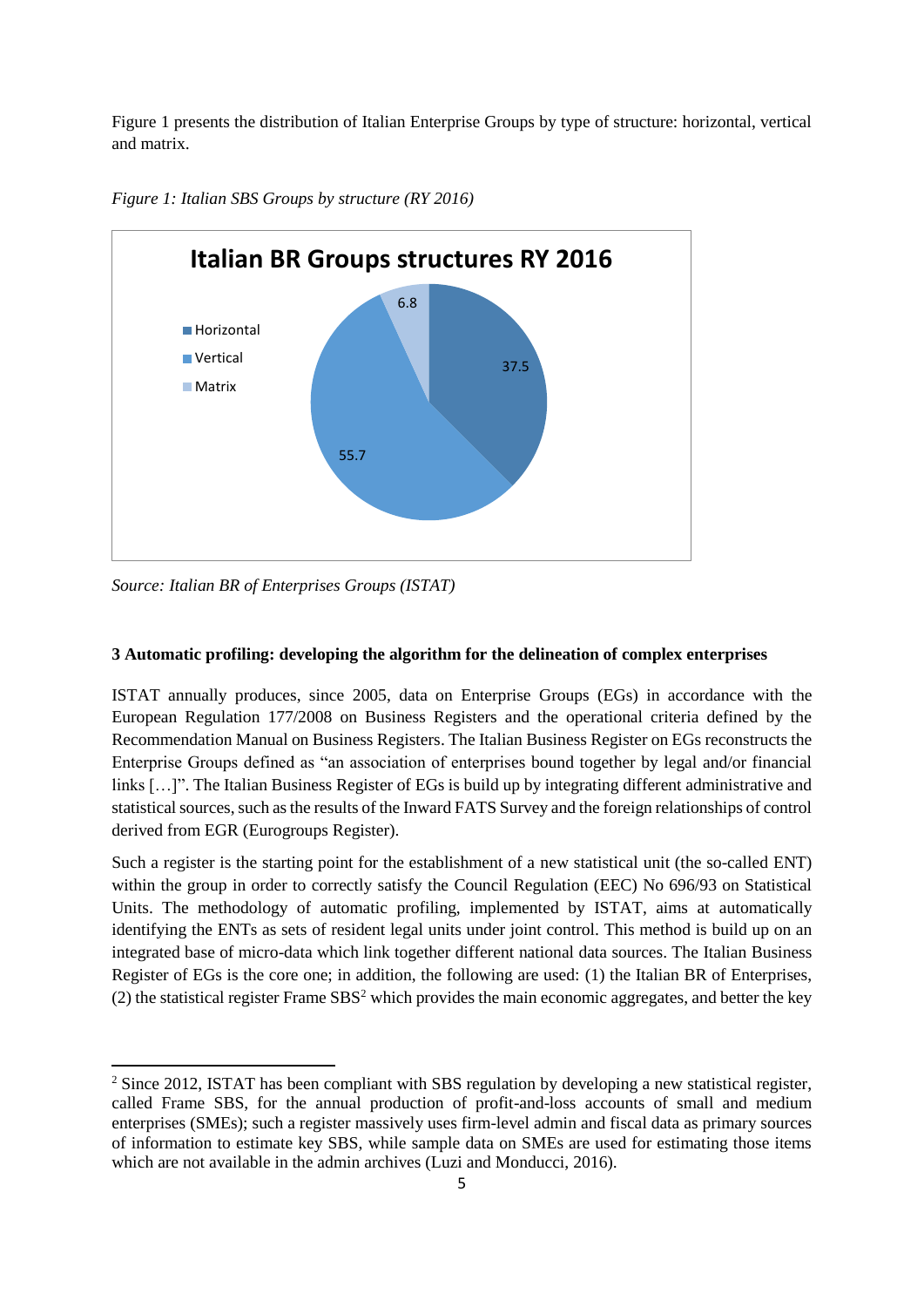SBS (Structural Business Statistics) variables such as value added, revenues and costs, and (3) economic information from financial statements.

The choice of the most appropriate method to delineate enterprises consisting of several legal units is strictly linked to the characteristics of the structure and size of the enterprise groups. If all necessary information of the groups is available, the automatic profiling is a correct method also for LARGE groups. Instead the intensive and desk profiling may be applied only for a selection of very complex groups and with a meaningful impact on global economy.

The automatic approach is applied to all enterprise groups baptized as 'SBS groups' that are groups whose principal economic activity is consistent with the SBS target population which covers sections B to S of NACE Rev. 2 (Statistical classification of economic activities in the European Community), excluding financial and insurance activities, which are investigated by the National Bank (Section K), the sector of public administration and defence, and compulsory social security (Section O) and Division 94 (Activities of membership organisations). The choice to be focused on 'SBS groups population' strictly depends on the final scope of profiling that is consolidating economic variables for the new statistical unit ENT that involves the planning of a new data collection process and, as a consequence, production of final estimates. In particular those legal units, which are part of SBS target population, but belonging to groups out of SBS scope, will be considered as single enterprises (1 legal unit  $= 1$  ENT); in the same way, all legal units out of SBS scope which belong to 'SBS groups' are considered single enterprises.

The ISTAT automatic methodology, improved in 2015, has also introduced a new approach to better identify ancillary and vertical integrated units inside. Generally, manuals and regulations include definitions and lists of possible ancillary and integrated activities but an exhaustive and standard list is not available. The effort has been addressed to build *ad hoc* correspondence matrices to link potential ancillary and integrated activities to the principal activity at 4-digit NACE code.

The automatic profiling methodology described in this document is limited to the "national" border of the enterprise group and to the automatic identification of the enterprise institutional unit (ENT) seen as a set of legal units under common control. The methodology is based on two main steps; in the first step the group's structure in terms of legal units and organization control level are considered, while the second step is focused on measuring a set of economic aggregates to identifying the new potential ENTs.

The analysis of Italian SBS groups by looking at their structure show that more than 80% of them have an elementary structure with a maximum of 3 resident active legal units in SBS target population; for this reason, the population of enterprise groups is divided into two segments:

• Simple Groups - if the total number of SBS legal units is  $\leq$  3;

• Complex Groups - if the total number of SBS legal units is > 3.

The basic assumption of this choice lies on the fact that the internal structure of groups in terms of relationships and control level is not relevant for simple groups, while it may be significant in the case of complex groups. For complex groups, for which no intensive or desk profiling activity is planned due to internal/organizational constraints, automatic profiling has to be undertaken; the aim is evaluating the existence or not of more autonomous companies within the group, taking into account the complexity of the organizational structure of the whole group. In this case, the algorithm requires the registration, in the BR of EGs, of all control links (direct and indirect) between legal units (LeUs). The potential enterprises will be looked for as subsets of LeUs linked together by direct and indirect relationships of control. The basic idea is to break the structure of complex groups as to create potential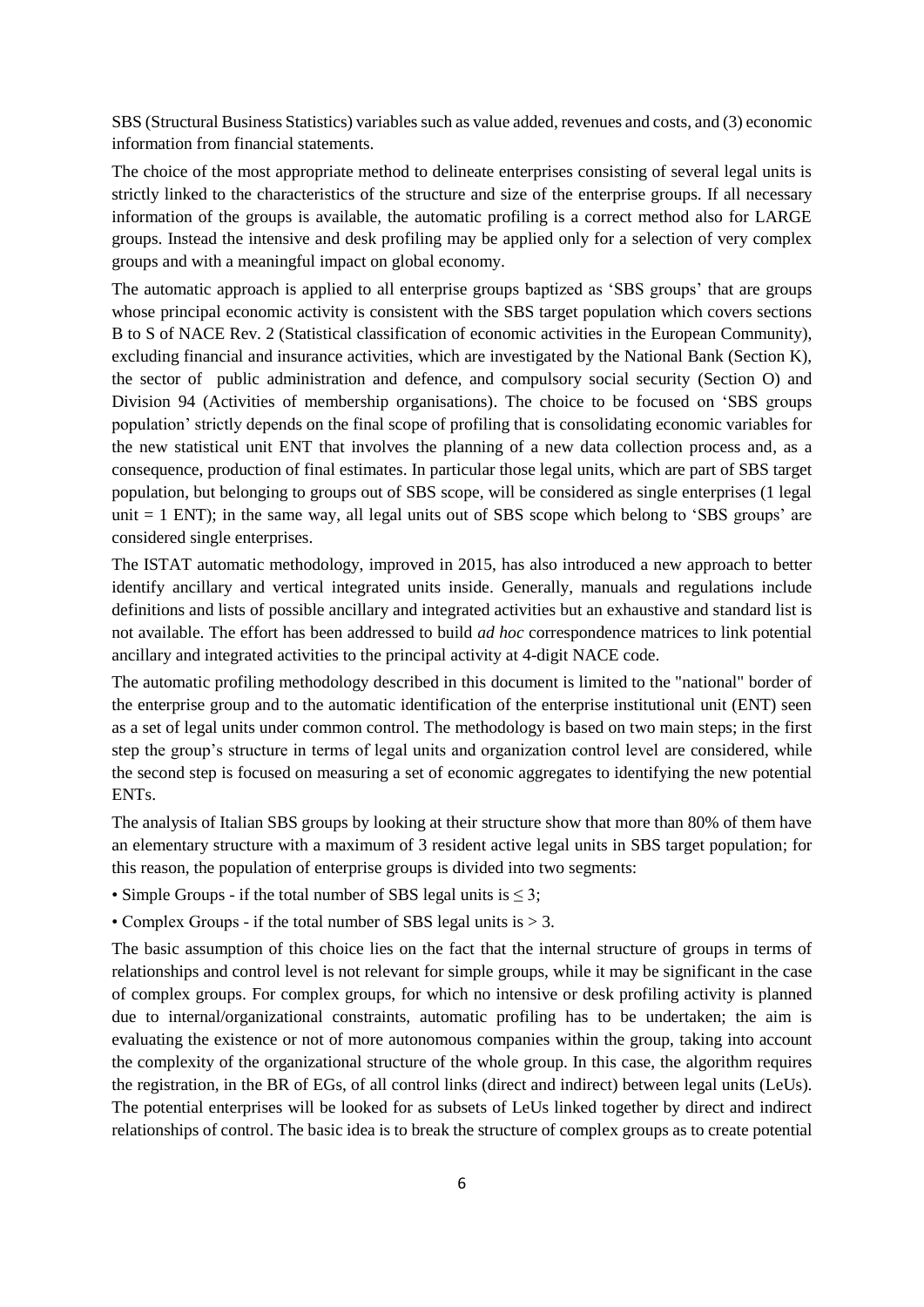ENTs when a number of conditions is not satisfied, and to iterate the algorithm re-starting from the level below.

In order to consider the structure of groups, an indicator called "Group Structure Type" has been created. This indicator gives a measure of the complexity of the group structure by analysing the various levels of control; the purpose is to classify enterprise groups in vertical, horizontal and diversified business groups (matrix groups) according to a number of motives. On the one hand, in a group which presents a vertical structure, the parent company, being at the top of the structure (Global Group Head), has greater control of the whole production process, due to the vertically integration of upstream or downstream activities. This integration can be seen as an indication of the lack of autonomy of the individual legal units. Scheme 1 illustrates the structure of a group with a predominantly vertical structure.



*Scheme 1: Example of a group with a predominantly vertical structure*

*Source: own elaboration*

On the other hand, in groups with a horizontal structure (Scheme 2), controlled units tend to perform similar or equal activities, such as textile-clothing groups, where all affiliates carry out a phase of the supply chain. If the group has a pure horizontal structure (also known as comb structure) with all subsidiaries at the second level, through direct control by the top unit in the group, looking for autonomous sub-groups would be unfounded.

Finally, a group can also have a matrix structure that is being articulated both horizontally and vertically. In this case, there is the need to automatically identify the existence of sub-groups able of representing autonomous enterprises when possible.

*Scheme 2: Example of a group with a pure horizontal structure*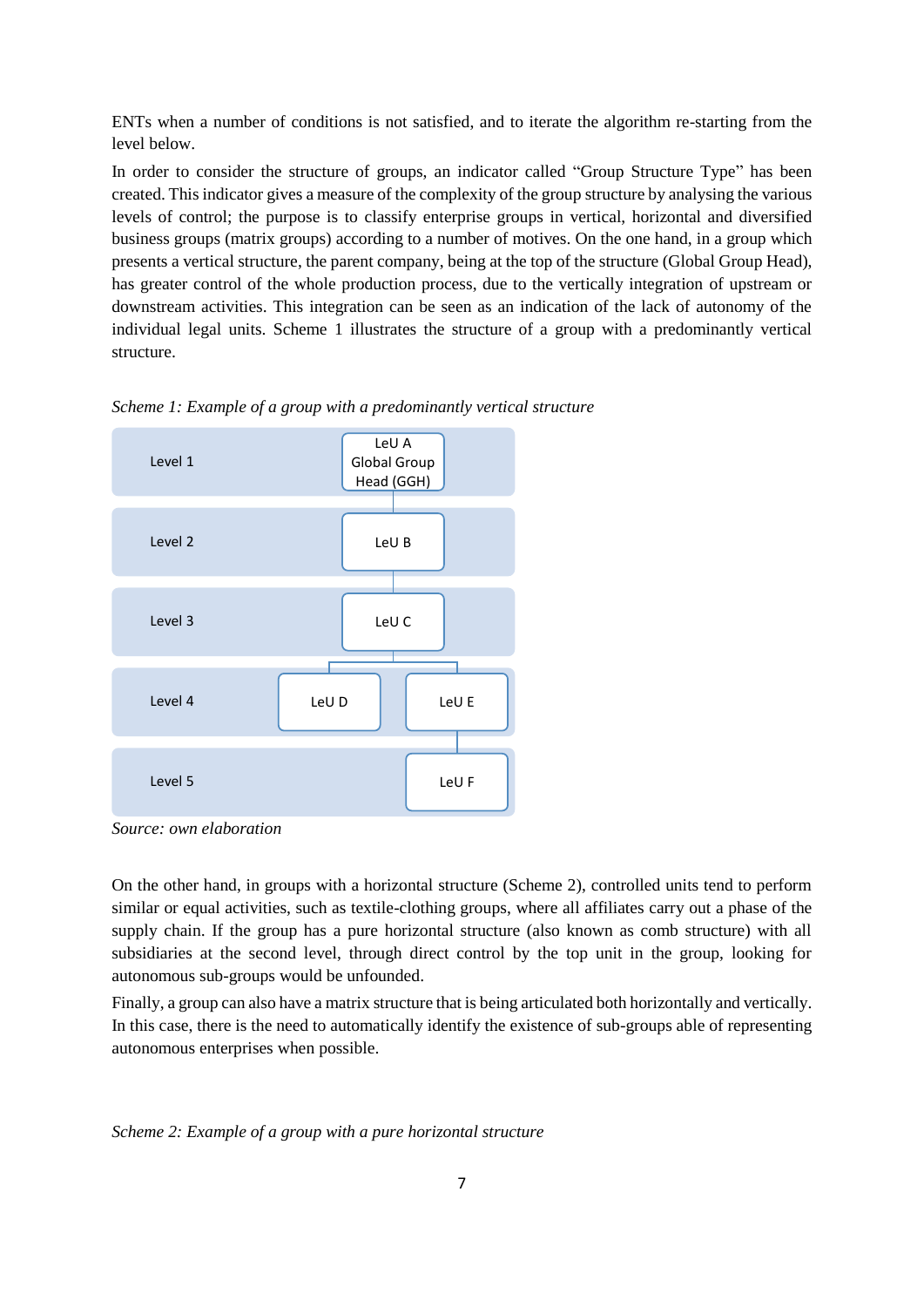

*Source: own elaboration*

Once the flag on the structure typology is assigned, a number of economic considerations have to be done to correctly define national enterprises. In particular, a set of operational steps are performed in order to reach such aim.

The first step of the methodology consists in the identification of those groups, called 'mono-activity groups', that can be considered as 1 single SBS enterprise, on the basis of the principal economic activity undertaken by the group (at 4-digit level of NACE classification). For the estimation of the principal economic activity at group level, a method, called "Hierarchical multi-step methodology", has been developed; it makes use of three economic variables, being in order: Value added (VA), Turnover and Persons employed, all being considered at group level. The choice of using VA as the first variable instead of Turnover variable avoids the risk of overestimating some NACE classes, such as wholesale activities. The Turnover variable is used only if the VA (at group level) is missing or if it assumes a negative value for at least one of the legal units. Finally, when even the Turnover at group level is missing the main economic activity at group level is estimated using the Persons employed variable. In general, a group is considered as a mono-activity group (1 Group = 1 SBS ENT) if at least 90% of the value of the chosen economic variable (in order VA, Turnover, Persons employed) is concentrated in only one economic activity at NACE four-digit level. When the threshold is lower than 90%, ancillary or vertical integrated activities have to be considered in order to move from potential mono-activity groups to real mono-activity groups; if the sum of the principal activity, the ancillary or/and the integrated activity is  $>=$  90%, the groups can be considered as being mono-activity groups. In effect, some legal units perform activities exclusively for other legal units within the same enterprise group; the outputs of these legal units have to be considered as inputs for the other units belonging to the same enterprise group and their data have to be consolidated.

The list of possible ancillary and support units, appropriately defined by Eurostat, has been modified and adapted at national level taking into account the needs of the Italian production system. The rule of belonging to the list is necessary but not sufficient, since potential ancillary activities must be tested with respect to the group to which they belong and become effective only if they satisfy certain conditions that determine the transition from potentially ancillary units to real ancillary units for that group. In order to map the legal units as real ancillary units, three conditions must be met:

- $\alpha$  condition 1: if the NACE code of the ancillary unit (A) is included in the national correspondence tables of ancillary units with respect to the principal economic activity assigned to the group;
- condition 2: if the weight of A in the group is lower than  $10\%$ ;
- condition 3: if Turnover  $(A) \le K^*$  purchases of services (production unit); where the production unit is the unit or units carrying out the main economic activity at 4-digit level linked to the ancillary unit; K is a threshold.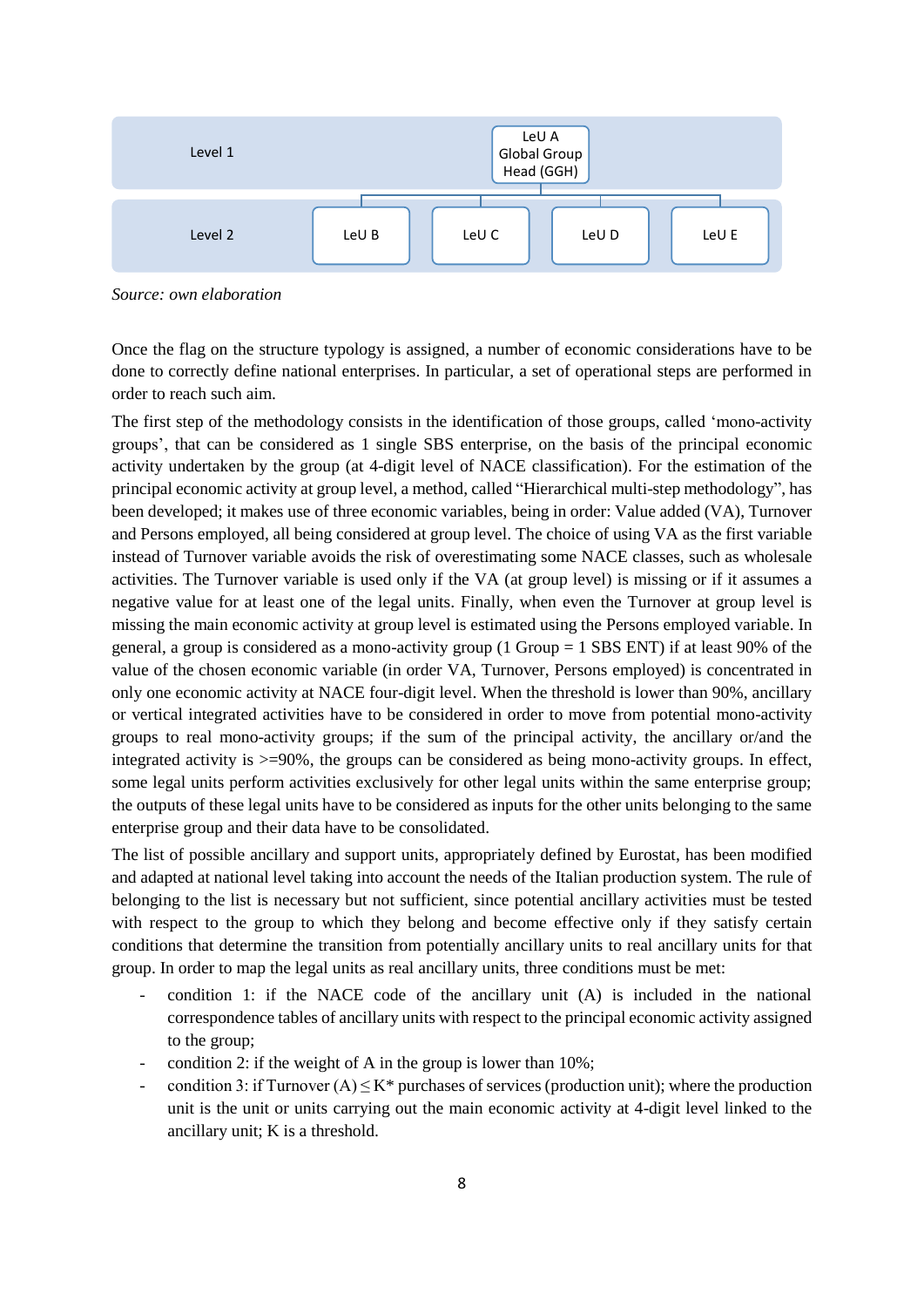A vertically integrated enterprise is one in which different stages of production are carried out in succession by different legal units of the same enterprise. The output of one stage becomes an input into the next stage, and only the output from the final stage is actually sold on the market. Also for vertically integrated activities, a study was conducted at national level leading to the development of several correspondence tables for integrated activities that follow the following main directions: vertically integration within the same sector of economic activity and vertically integration between different economic sectors.

In order to map legal units as vertical integrated units, two conditions must be met:

- condition 1: if there is a relationship among the Upstream (UP) NACE code and the Downstream (DW) NACE code in the correspondence matrices;
- condition 2: if the weight of the integrated legal unit in the group is lower than a threshold of 30%.

Simple groups which are not solved as mono-activity groups are considered as multi-activities groups  $(1 \text{ Group} = \text{more than } 1 \text{ SBS ENT}).$ 

On a similar line, complex groups may be flagged as mono-activity and multi-activity. In case of monoactivity complex groups, the complex enterprise (ENT) will be easily created (1 Group  $= 1$  ENT), otherwise the indicator on the groups' structure has to be considered. Groups with vertical and horizontal structures are treated as simple groups and considered as multi-activity groups (1 Group = more than 1 SBS ENT), while groups with a matrix structure (articulated both horizontally and vertically) there is the need to automatically identify the existence of vertical or horizontal sub-groups able of representing autonomous enterprises. If, and only if the condition of mono-activity groups tests that the group is multi-activity, the group has to be broken in sub-groups, by an iterative algorithm; starting from the second level of the group's structures, such algorithm turns and breaks the structures up to bring them back to horizontal or vertical structures. Finally, the condition of mono-activity groups will be re-applied on the new sub-structures.

Table 1 presents the main results (reference year 2016) of the application of the automatic algorithm to enterprise groups.

| <b>Sector</b><br>of activity | As Is                    |                              | To be                           |                              | <b>Impact</b> (var $\%$ )          |                                          |
|------------------------------|--------------------------|------------------------------|---------------------------------|------------------------------|------------------------------------|------------------------------------------|
|                              | Number of<br>LeUs<br>(a) | Employment<br>of LeUs<br>(c) | Number of<br><b>ENTs</b><br>(b) | Employment<br>of ENTs<br>(d) | Impact<br>on LeUs<br>$(b-a)/a*100$ | Impact on<br>Employment<br>$(d-c)/c*100$ |
| Industry                     | 76.716                   | 1,935,738                    | 56,056                          | 1,955,402                    | $-26.9$                            | 1.0                                      |
| Wholesale                    | 43,091                   | 901,796                      | 32,299                          | 917,939                      | $-25.0$                            | 1.8                                      |
| <b>Services</b>              | 125,107                  | 1,748,392                    | 73,395                          | 1.715.144                    | $-41.3$                            | $-1.9$                                   |
| Holding                      | 11,631                   | 4,175                        | 2,289                           | 1,617                        | $-80.3$                            | $-61.3$                                  |
| <b>Total</b>                 | 256,545                  | 4,590,102                    | 164,039                         | 4,590,102                    | $-36.1$                            | 0.0                                      |

*Table 1: Impact of automatic profiling by sector of activity – Reference year 2016*

*Source: BR of Enterprises Groups and new BR of ENTs (Istat)*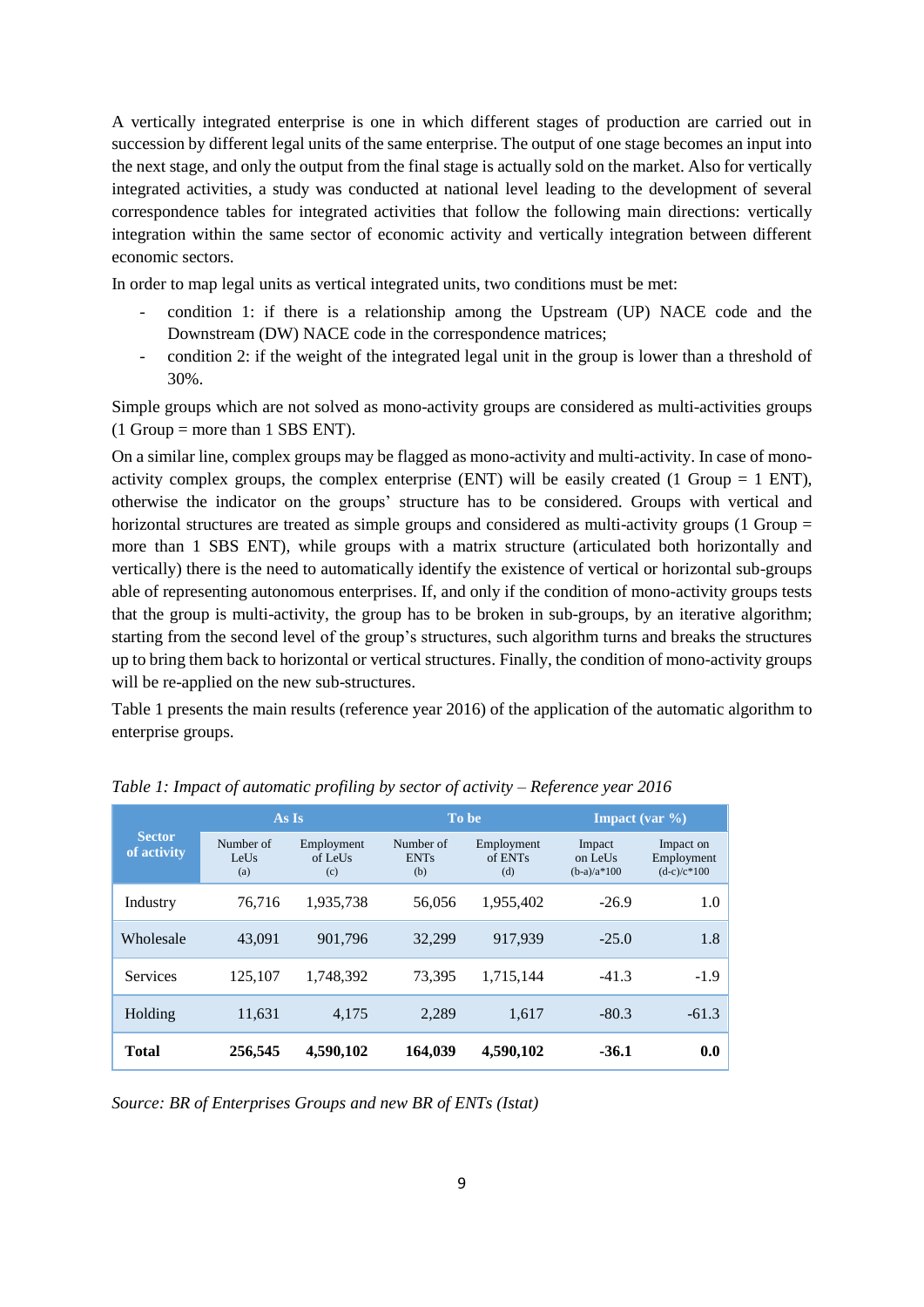### **4 Defining the representative unit**

After the delineation of the enterprise units (ENTs) as sets of legal units under joint control, the potential *representative unit* should be identified for each ENT. The algorithm of automatic profiling, above described, individuates the representative unit as the legal unit carrying out the principal economic activity measured in terms of economic variables; the general rule is that the representative unit is determined through the relative weight of the economic variables used for the delineation of the ENT being in order: value added, turnover and number of persons employed. In this way, the ENT can be easily identified through the main economic characteristics of the representative unit.

However, when more legal units are possible representative units and the above conditions are not sufficient, some further investigation is needed. For instance, other indicators such as the level in the group structure, the legal form, and the economic activity at 5-digit level (ATECO 2007, the Italian national version of NACE Rev. 2), should be investigated. Such indicators have been tested by the Italian profiling team and a set of rules have been developed; in effect, these rules result from accurate manual checks which have been undertaken by expert profilers in order to find rationales and recurring situations to explain the structure of the ENTs and the representative unit selection.

This paragraph is intended to provide evidence on the analysis carried out to confirm the automatic choice of the representative unit by applying some of the considerations generally faced by the team of profilers when they are involved in manual intensive profiling activity.

As introduced in the previous paragraph, the hierarchical multi-step methodology developed by ISTAT makes use of three economic variables for the estimation of the principal economic activity at group level, being in order value added, turnover and persons employed. In effect, when more legal units contribute to define the principal economic activity, the algorithm chooses the unit with a higher value.

Even if the representative unit is supposed to be the one which weighs more (having the most noteworthy weight) an ex-post evaluation on the gap between the weights has been necessary to confirm the reliability of the methodology. Starting from the results of the application of the automatic algorithm the first operation has been the definition of an indicator to investigate if the representative unit chosen through the automatic algorithm can be considered reliable. In particular, an indicator (indicator 1: *ratio between the highest value and the lowest*), has been provided according to the economic variable used (value added, turnover and persons employed). The threshold of 1,27 (indicator 1), in the case of value added and turnover, splits off the lowest 10% of data from the highest 90% with the intent of considering them acceptable. The methodology supposed to be suitable to confirm the results of the automatic algorithm has been considered successful only when the choice has been done according to the value added and turnover; in effect, according to the hierarchical multi-step methodology, the analysis of persons employed is the last choice with respect to value added and turnover methods. As a consequence, in the case of persons employed, it is necessary to evaluate only the distance between the two values (indicator 2: *weight distance between the values*), not the ratio, and some other deterministic rules, based on qualitative checks involving variables such as level of control, economic activity performed, have to be applied.

These rules are currently being examined and improved by the team of profilers, but some initial results may be described. The idea is looking for administrative, statistical or economical signals able to assess the relevance of a legal unit in an ENT than the other legal units belonging to the same enterprise; in this way, the representative unit is the legal unit which present a higher number of signals. Each signal is related to a different attribute of the legal unit.

Status of activity – If only one of the legal units is active, it is considered to be the representative. If all the legal units have the same status, this information is not useful to define the representative unit.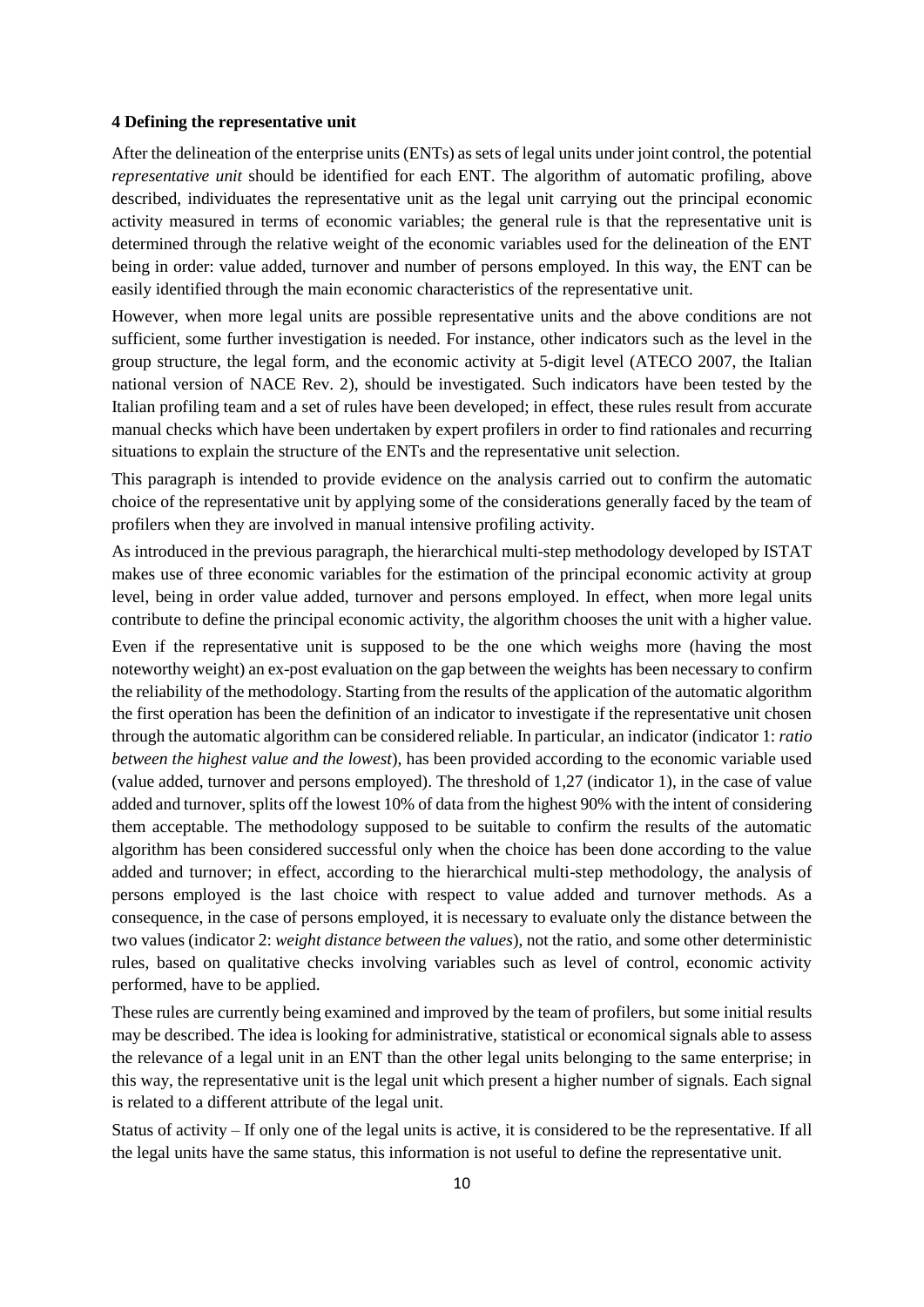Legal form – A comparative analysis has been undertaken to compare the legal forms of the legal units and some rules have been applied. However, the results may not be replicable since that the study has been based on the classification of the Italian legal forms. In general, when the legal units have different legal forms, it is preferred the legal unit which is a limited company; in effect, partnerships and sole proprietors (that can be only at the top of the group) are not chosen to be the representatives.

Level – If the legal units occupy different levels in the group structure, the representative unit may be the one with the highest level. If the legal units have the same level, this information is not useful to define the representative unit.

NACE code at 5 digits – Even if the classification ATECO 2007, the national version of NACE Rev. 2, doesn't follow a hierarchical structure, in some cases the higher is the category  $(5<sup>th</sup>$  digit) the less important is the economic activity. For example, in an ENT formed by a legal unit with ATECO 47.11.1 (Superstore) or ATECO 47.11.2 (Supermarket) and a legal unit with ATECO 47.11.4 (Mini-market), the representative unit could be the first one. Another example is when one of the legal units carries on a residual activity of the class; in this situation the  $5<sup>th</sup>$  digit of ATECO is generally a 9 as in the case of NACE class 46.41 Wholesale of textile: ATECO 46.41.1 (Wholesale of fabrics) and 46.41.9 (Wholesale of textiles not elsewhere classified).

The analysis described above has not been standardized for all the possible cases, yet. Anyway, if the representative unit chosen through the automatic algorithm is also confirmed by some of the conditions considered, it may be accepted. However, if it is not the case, some clerical checks would be necessary.

## **5 Conclusions and future developments**

This paper is intended to describe the methodology, developed by ISTAT, to automatically delineate the new statistical units (ENTs) by exploiting economic theories on groups' structures and to offer a first contribution on the identification of a 'representative legal unit' among the set of legal units combined together to form the ENT, able to donate principal attributes to the ENT. However, such issues are part of a more complex question on the implementation of the new ENT inside the Italian system of the economic units' registers. In effect, the whole set of stages that Eurostat has outlined to guide the Member States towards the implementation of the new ENT inside the system of the economic units' registers has two important effects: primarily it involves the introduction of a new statistical unit in the information system; furthermore it also implies a 'rethinking' of the structure of the relations among all the units belonging to the system of registers Asia as well as of the entire flow of data among the elements of the system.

In the statistical register ASIA-Enterprises there is currently a one-to-one correspondence between legal units and enterprises. Although in the past the information on the basis of which legal units could be combined to form an enterprise were not available in many cases, the Information System has nevertheless supported the separate registration of legal units and enterprises as separate units.

The relationship between the legal unit and the enterprise (or between the two id codes *Legal\_unit\_code* and *Enterprise code*) is currently a 1:1 correspondence and it is recognized inside the BR Information System by a "relationship" character that joins the two components of the couple. Over time this theoretical model had already appeared to be no longer realistic, not only in view of a correct application of the definition of enterprise, but already from the moment the administrative base was enlarged to include economic units belonging to the sphere of public institutions, as well as for the growing number of sources that feed this identification process.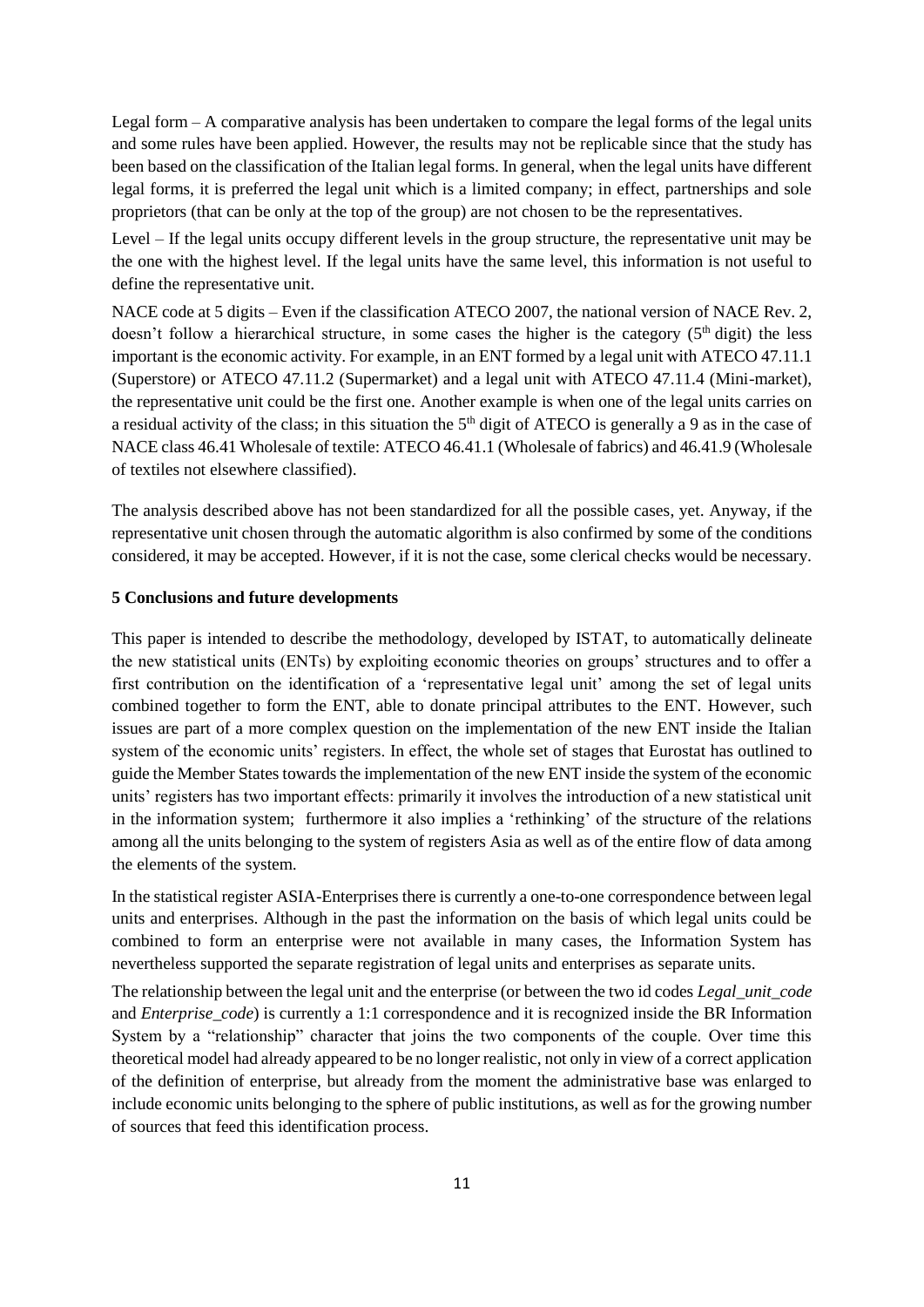The revision of the assumptions underlying the Information System de facto involved the need to define a new process for assigning the enterprise identification code, that previously was not necessary as it always logically coincides with the legal unit code. The related impacts on the BR updating process have been assessed in statistical terms, both in terms of changes to the current PL/SQL procedures that allow the advancement of the BR process, and in terms of the web applications interacting with the Information System, especially the software used by the BR expert staff to view and update the BR microdata, which is now able to directly display the relationship between legal units and enterprises, allowing the insertion of new relationships or the adjustment of the ones already existing.

Given the statistical significance of the new theoretical model and its related impacts, both conceptualstatistical and IT, it was decided to adopt the new relationship model between the two components, the legal unit and the enterprise, allowing the 1:N and N:1 relationships.

This relevant change in the definition of the relationships has to be combined with the definition of the ENT's new variables, to be as well stored in the Information System and a set of other necessary attributes related to legal units. In effect, in order to complete the information on the association of each legal unit to one or more ENTs, there is the need to add new variables for legal units, in addition to the required variables specified in the Annex to Regulation (EC) N.177/2008 and the newly representative unit signal, to better characterize the legal unit:

- a. the percentage of economic participation of the legal unit into the enterprise;
- b. the number of legal units belonging to the enterprise;
- c. potential ancillary flag: to mark the legal unit having the features of an ancillary unit (e.g. based on economic activity);
- d. real ancillary flag: to mark the legal unit (among the potential ones) having actually the features of an ancillary unit, once the automatic profiling activity confirm it;
- e. vertical integration flag: to mark the legal unit that is vertically integrated, once the automatic or manual profiling activity confirm it.

In addition, the creation of a whole range of information variables on the profiling activities has to be provided, useful to understand how the definition of the ENT has been reached; the most intuitive are the following:

- f. profiling type: type of profiling (automatic or manual);
- g. reference year of the last profiling activity.

To conclude, this contribution only represents an initial, but satisfied, step in the implementation of the new statistical unit inside the system of the economic units' registers; the Italian profiling team is still heavily working on building up the new theoretical framework which should be able to embrace the new ENT.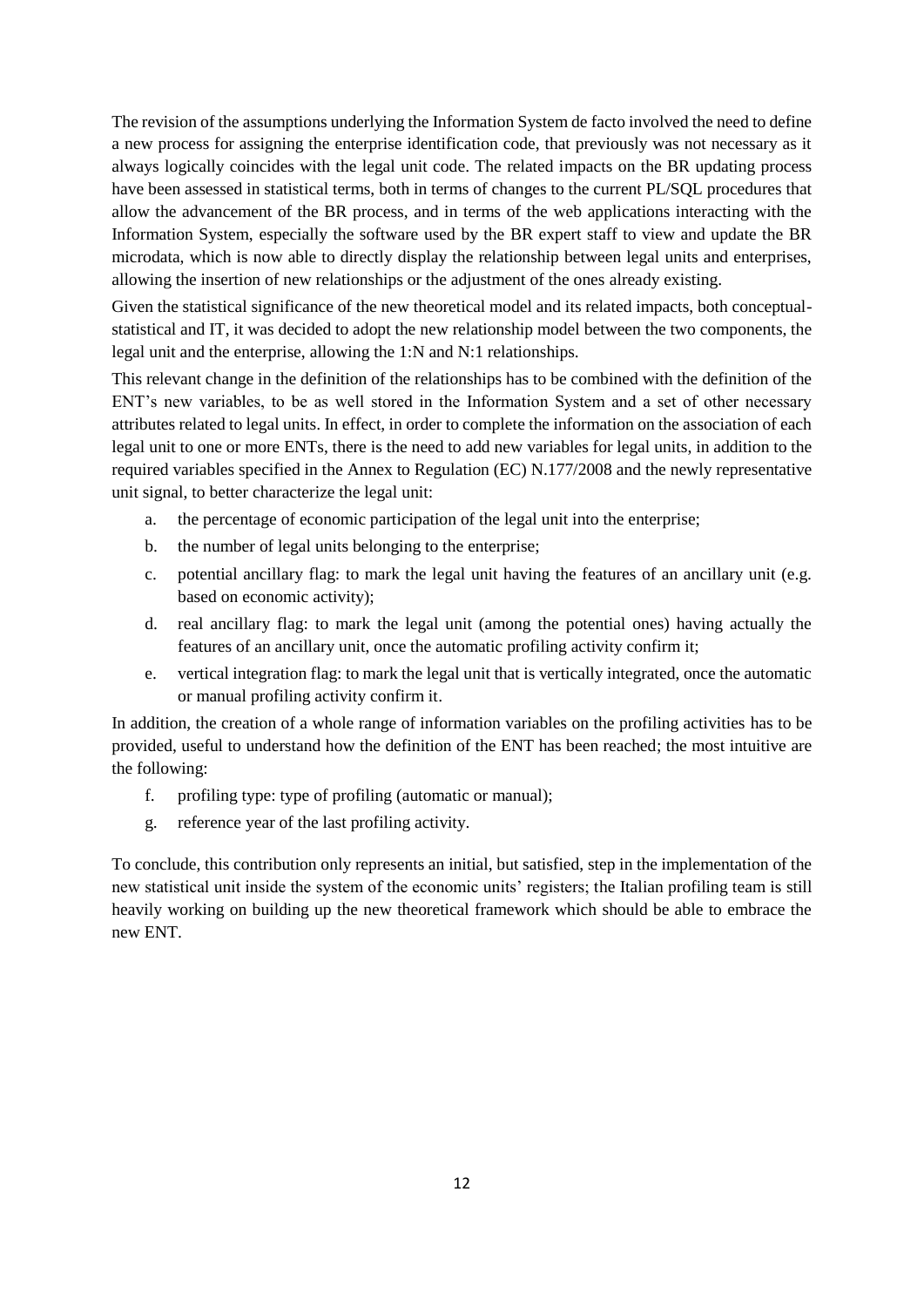### **References**

Amante S., Ambroselli S., Boselli C., Faramondi A., Nardecchia R., Vicari P., Intensive profiling: impatto sulle statistiche strutturali sulle imprese, Istat Working paper (4/2016)

Ambroselli S., De Giorgi V., Faramondi A., Migliardo S., Nardecchia R., Automatic profiling: processo di identificazione delle imprese e impatto sulle statistiche strutturali sulle imprese, Istat Working paper (3/2016)

Bena J. and Ortiz-Molina H. (2013), Pyramidal ownership and the creation of new firms, Journal of Financial Economics, 108, 798–821

Chandler A. (1962), "Strategy and Structure", MIT Press, Cambridge, MA

Chang S. J. and Hong J. (2002), How much does the business group matter in Korea?, Strategic Management Journal, 23, 265–274

Cheong K. S., Choo K. and Lee K. (2010), Understanding the behavior of business groups: A dynamic model and empirical analysis, Journal of Economic Behavior & Organization, 76, 141–152

Coase, R. (1960), The problem of social cost, Journal of Law and Economics

Colli A. and Colpan A. M. (2016), Business Groups and Corporate Governance: Review, Synthesis, and Extension, Corporate Governance: An International Review, 24(3): 274–302

Colli A., Rinaldi A. and Vasta M. (2015), The only way to grow? Italian Business groups in historical perspective, Business History

Colpan A. M., Hikino T. and Lincoln J. R. (2010), The Oxford handbook of business groups. Oxford: Oxford University Press

Colpan A. M. and Hikino T. (2016), Business groups in the West, Oxford: Oxford University Press

Cuervo-Cazurra A. (2006), Business groups and their types, Asia Pacific Journal Management, 23, 419–437

Di Carlo E. (2009), I gruppi aziendali tra economia e diritto, G. Giappichelli Editore, Torino

Di Carlo E. (2014), Pyramids and the separation between direction and control of non-financial Italian family companies, Journal of Management and Governance, 18, 835–872

Dunning J. (1977) "Trade, Location of Economic Activity and the MNE: A Search for an Eclectic Approach", in Ohlin B., Hesselborn P. and Wijkman P. (eds.) "The International Allocation of Economic Activity". Proceedings of a Nobel Symposium Held at Stockholm, MacMillan, London

Eurostat (2010), Business Register Recommendations Manual (edition 2010), Methodologies and Working papers

Eurostat, Manual on Government Deficit and Debt - Implementation of ESA 2010, Manuals and guidelines

Ghemawat P. and Khanna T. (1998), The nature of diversified business groups: A research design and two case studies, Journal of Industrial Economics, 46: 35–61

Granovetter M. (1994), Business groups, In Smelser N. J. and Swedberg R. (Eds), The Handbook of

Economic Sociology, New York: Russell Sage, 453–75

Khanna T. and Palepu K. (2000), Is group affiliation profitable in emerging markets? An analysis of diversified business groups, Journal of Finance, 55: 867–891

Khanna T. and Palepu K. (2010), Winning in emerging markets: A road map for strategy and execution, Cambridge, MA: Harvard University Press